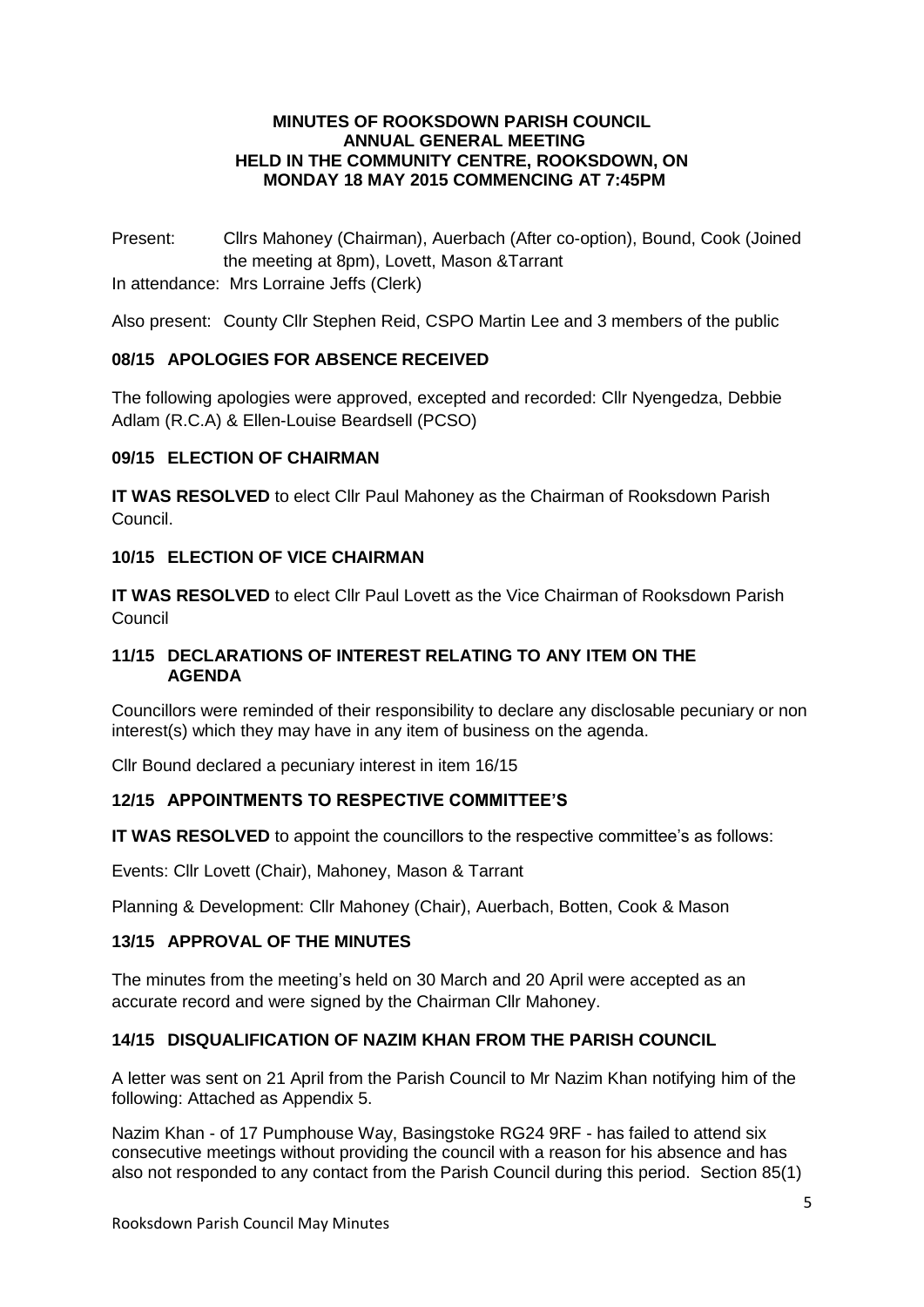of the Local Government Act 1972 states that a Councillor will be disqualified where they have failed to attend six consecutive meetings without providing the Council with reasons for their absence.

Nazim Khan has therefore been disqualified as a Parish Councillor from Rooksdown Parish Council in accordance with section 85(1) of the Local Government Act 1972.

Nazim Khan also failed to complete the **Register of Members Interests General Notice of Disclosable Pecuniary and other registerable interests maintained under section 29 of the Localism Act 2011** despite at least *four* formal requests from Rooksdown Parish Council for the same and also failed to respond to a formal request from **Shared Legal Services** at Basingstoke and Deane Borough Council and Hart District Council.

### **15/15 TO AGREE TO RESOLVE ANY NOMINATION(S) FOR CO-OPTION**

**IT WAS RESOLVED** to co-opt Michael Auerbach as a new member of Rooksdown Parish Council. Cllr Auerbach signed a Declaration of Office form and was provided with a blank Declaration of Interests pro-forma which he was asked to return to the Clerk within 28 days. This Co-Option process was to replace Nazim Khan.

# **16/15 TO RECEIVE, REVIEW & RESOLVE TO MAKE PAYMENT OF GRANT FUNDING REQUEST(S) (S137)**

The grant applicant(s) had been requested to attend to provide additional information to the council.

- **(a) IT WAS RESOLVED** to ratify the decision to make payment in full of £939.00 to Rooksdown Community Association (R.C.A) for funding towards an activity weekend. This had previously been discussed and provisionally agreed during the November Parish meeting 2014.
- **(b) IT WAS RESOLVED** to make payment in full of £2,106.00 to R.C.A for funding to cover the cost of an extra youth working one session a week which would benefit the Parish.

### **17/15 CHAIRMAN'S ANNOUNCEMENTS**

The Chairman thanked the Councillors for their support of his re-election as Chairman for the forthcoming municipal year.

The Chairman went onto note the following:

Pressure of work and family considerations have made it a good time for Karen Cherrett to re-locate back to Wales and she has left the area and relinquished her role as a local Councillor from the end of March.

She sent an email to the Parish Council wanting to convey her sincerest thanks to the members of the Rooksdown Parish Council and Community Association for their support and challenge over the past 8 years. 'It has been both a pleasure and honour to serve the ward. I know there is a lot still to do but am fortunate that I have been a small part of the changes we have experienced in establishing a new community and a new Parished area'.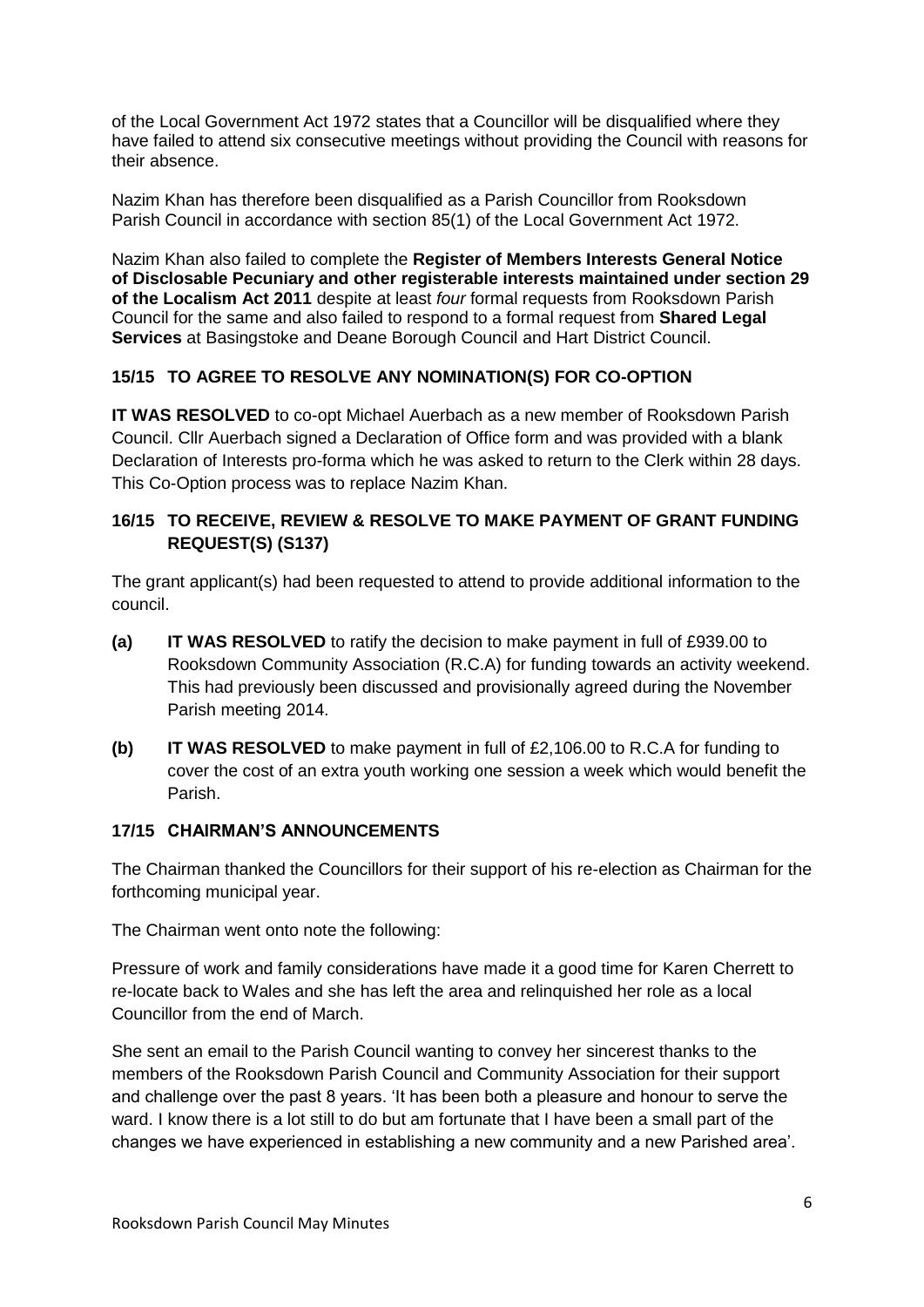Karen wishes the Parish Council and Community Association the very best with its future representations and ambition for the community. She leaves with certainty that Cllr Reid, and the existing complement of councillors and association members will serve the Ward well.

The Chairman sent the following response to Karen Cherrett on behalf of the Parish Council:

Hi Karen

Hope you are well?

I read your email about your resignation from Borough Council duties and your relocation back to Wales and just wanted to say a massive thanks for your dedicated support to Rooksdown, the Parish Council & the Community Association over the last 8 years.

Your commitment and perseverance to doing what is right for the Parish community has been so unmistakably evident and you have played a key part in so many of the changes within Rooksdown Parish to make it a better place to live.

Thank you! You will be missed!

With best wishes for your continued success back in Wales

Kind regards

Paul Mahoney Chairman Rooksdown Parish Council

The Chairman offered his 'Congratulations' to Simon Bound on his election to position of Borough Councillor in the recent local elections. The other councillors also congratulated Simon. A message had been posted to the Parish Council website following Simon's election.

The Chairman reflected on the success of Rooksdown Parish Assembly in May - believing that it had been very well received by parishioners. He has sent an individual personal email to every resident who attended the meeting. He has since had a number of enquiries about how to become a Parish Councillor from several residents.

With regards to Lighting, the Chairman confirmed he was in regular dialogue (every other day) with Nigel Phillips (Taylor Wimpey) and there had been significant progress with the lighting on the development, with an expectation that every light would be working by the time of the next Parish Council meeting (including new lights on The Avenue).

The Chairman gave a verbal update about the latest liaison meeting with TW / HCA which occurred in 15 May and agreed to forward the actual minutes of the meeting when they are published by Mark Glendenning.

Regarding Street Furniture an extra Bin has been installed down Rooksdown Lane following a request from a resident. The rest of the street furniture programme is sat with B&DBC who are scoping out the actual procurement of the furniture. The Chairman confirmed he was going to chase for an update to see whether it is in place for this Summer 2015 and would report back at the next meeting with an update.

The Chairman finished his report with a review of his personal priorities along with a reminder of the key priorities for the Parish Council for both the short term and long term.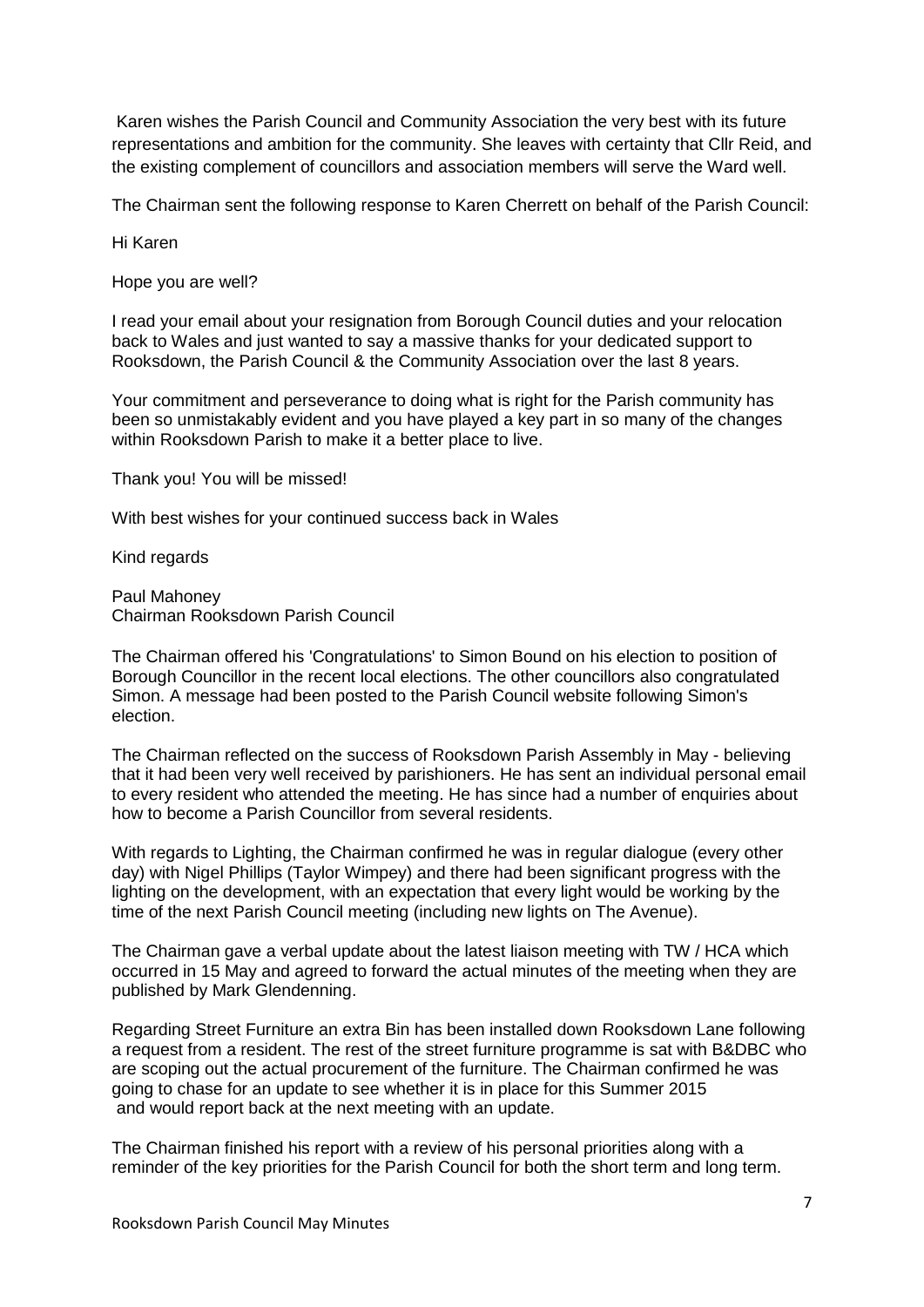# **18/15 CLERK'S REPORT**

The Clerk informed the Council that there is a Council/Clerk Direct magazine available to review.

The Clerk announced that in June she will launch the Online Business Banking to make the financial transactions instead of using the cheque book although the cheque book will not be extinct from use. The Councillors were reminded to complete the Lloyds online form. Currently, Cllr Mason & Lovett are the two councillors who can start to use the service when operable.

The Clerk concluded by informing the Council that she will be on leave for a week from Monday 25 May and return back to work on 1 June.

# **19/15 REPORTS RECEIVED**

### **REPORTS RECEIVED**

| Councillor Stephen Reid report attached as       | (Appendix 1) |
|--------------------------------------------------|--------------|
| CSPO Martin Lee & David White report attached as | (Appendix 2) |

# **20/15 TO REVIEW AND APPROVE A LENGHTSMAN JOB SPECIFICATION**

Cllr Tarrant, Lovett & Mahoney are to work on the job description and contract for the Lenghtman's role which will be approved at the June meeting when the plan of action of where the Parish Council will be doing the tendering, advertising of this post will be discussed with a view to recruit in June/July and will start in August.

# **EVENTS**

# **21/15 TO RATIFY THE DECISION TO HOLD A FIREWORK EVENT IN 2015**

Cllr Lovett suggested he would like to host the event but due to parking problems and the large number of people attending, it was thought that this was too dangerous and safety is the number one priority. To hold this event also requires a large number of volunteers which need to be obtained to make it successful. Due to these reasons a lot of preparation is required so it was agreed to not hold an event in 2015 but prepare to hold a Firework event in 2016.

The Clerk is to cancel the service provisionally booked with Starworks Ltd. This motion was proposed by Cllr Mahoney, Seconded by Cllr Tarrant and agreed by the rest of the Council except Cllr Lovett who abstained from vote.

# **22/15 TO DISCUSS & CONSIDER WHAT ROOKSDOWN PARISH COUNCIL WOULD LIKE TO DISPLAY ON THEIR STAND AT THE SUMMER FAIR**

It was agreed to display the Old Hall, firework event in 2016, and invite a member from Lands Trust to discuss "What would we like in the Spinney", a member from David Wilson Holmes and from Highways to discuss A340. It was also agreed to have a fun item like the tombola to include all ages. This motion was proposed by Cllr Mahoney, Seconded by Cllr Lovett and unanimously agreed by the rest of the Council.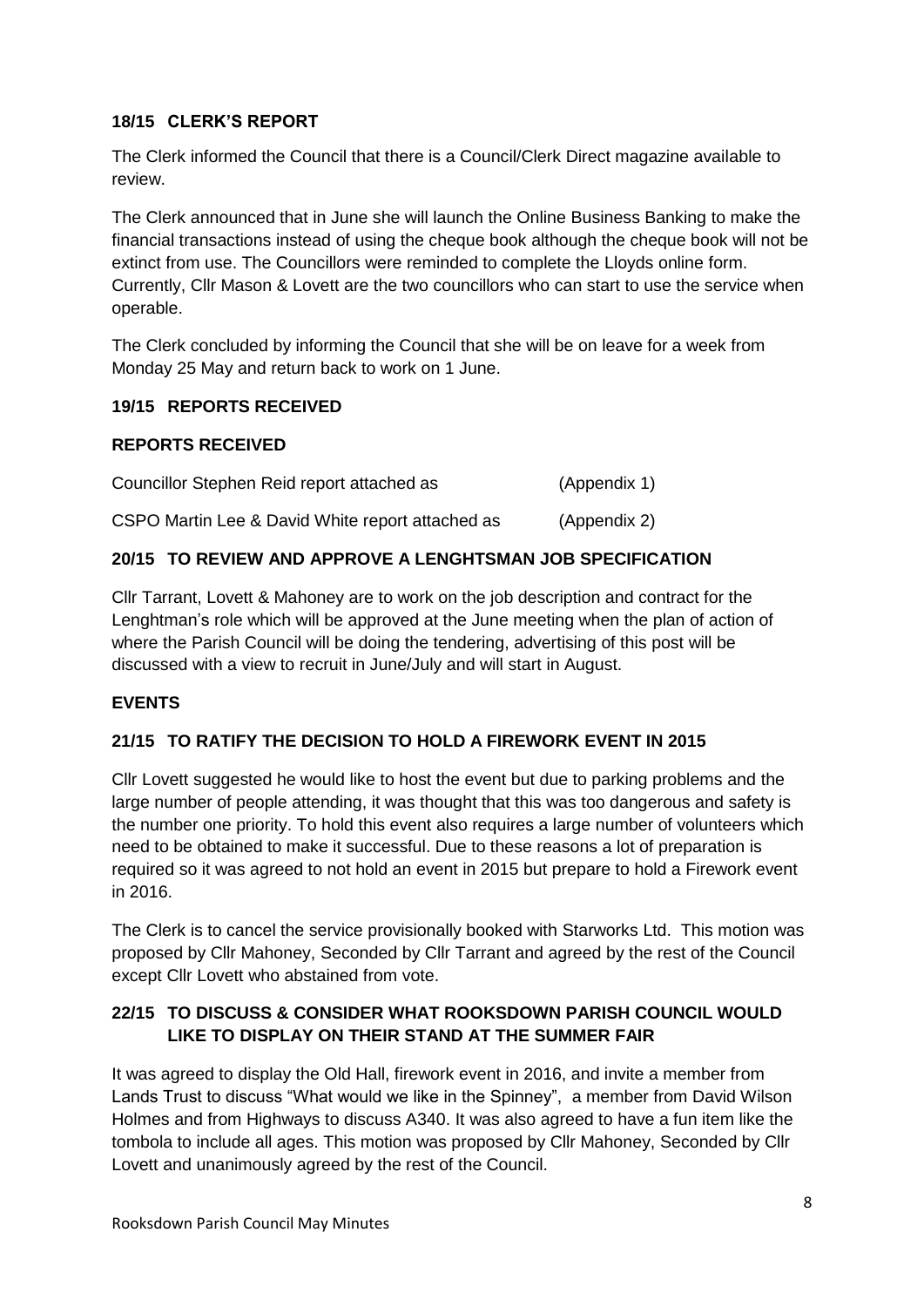# **COMMUNITY**

### **23/15 TO REVIEW AND AGREE ON THE INSURANCE RENEWAL POLICY**

It was agreed to renew the Rooksdown Parish Council Insurance due for renewal in June for the fixed three years fee of £487.34 using the company Hiscox recommended by the Insurance Broker. This motion was proposed by Cllr Mahoney, Seconded Cllr Lovett and unanimously agreed by the rest of the council.

# **24/15 TO REVIEW AND AGREE THE DETAILS OF RENT CHARGES TO THE PARISH COUNCIL FOR RESIDING AT THE COMMUNITY CENTRE**

It was agreed to pay the £33.00 per month rent charge which includes office space, broadband and telephone calls to the Rooksdown Community Association. All stationary will be an additional fee. The Community Association will provide a contract to the Parish Council to review and sign. This motion was proposed by Cllr Mahoney, seconded by Cllr Lovett and unanimously agreed by the rest of the council.

### **25/15 TO DISCUSS, REVIEW AND AGREE ON CONTENTS, LAYOUT AND PUBLICATION OF THE PROCESS OF THE PARISH COUNCIL NEWSLETTER**

This item was deferred until the June meeting

### **PLANNING & DEVELOPMENT**

**26/15** Planning Applications:

| Reference: | 15/01138/HSE                                                                                                   |                                                                              |  |  |
|------------|----------------------------------------------------------------------------------------------------------------|------------------------------------------------------------------------------|--|--|
|            | Location:                                                                                                      | 1 Gillies Drive Basingstoke Hants RG24 9JW                                   |  |  |
|            | Proposal:                                                                                                      | 3 Erection of a single storey rear extension                                 |  |  |
|            | Date:                                                                                                          | (Extension granted until 26 May)                                             |  |  |
|            | Comments:                                                                                                      | Rooksdown Parish Council raises no objection to this planning<br>application |  |  |
|            | Reference:                                                                                                     | 15/01222/RET                                                                 |  |  |
|            | Location:                                                                                                      | 20 Highpath Way, Basingstoke, Hants RG24 9SU                                 |  |  |
|            | Proposal:                                                                                                      | Conversion of garage to office space                                         |  |  |
|            | Date:                                                                                                          | Comments by 21 May                                                           |  |  |
|            | Comments:                                                                                                      | Rooksdown Parish Council objects to this planning application                |  |  |
|            | due to current parking issues in the estate, we shouldn't be adding to the<br>problem by removing more spaces. |                                                                              |  |  |
|            |                                                                                                                |                                                                              |  |  |

# **27/15 TO DISCUSS & AGREE THE DETAILS OF CREATING A PLANNING GUIDELINE BOOK FOR THE PARISH COUNCIL TO REFER TO WHEN MAKING DECISIONS**

This item was deferred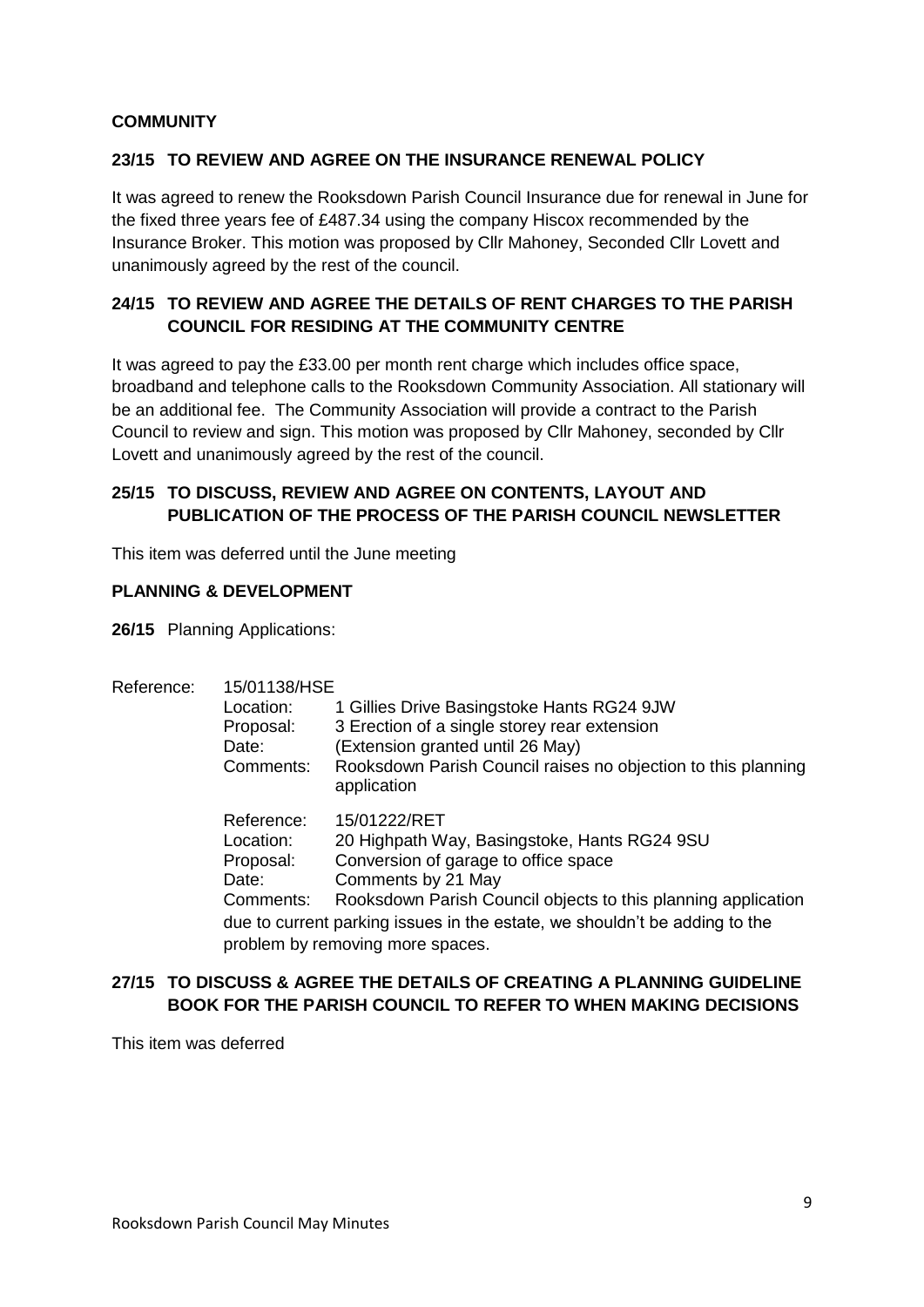### **FINANCIAL MATTERS**

# **28/15 TO DISCUSS & AGREE ANY AMENDMENTS TO THE FINANCIAL REGULATIONS AND RESOLVE TO ADOPT THE DOCUMENT**

This item was deferred to the June meeting.

### **29/15 FINANCIAL REPORTS (Documents A1, A2 & A3) 2014/2015**

A financial report & Bank Reconciliation at 18 May showing balances of £62,050.50 in the 30 notice account and £1,921.23 up to & including CQ No 512 in the Treasurers' Account. This was noted by the chairman Cllr Mahoney and approved by the council. Documents A1 & A2 hard copy attached (Appendix 3).

### **30/15 TO NOTE THE QUARTERLY FINANCE REPORT**

This item was deferred until the June meeting.

# **31/15 TO RESOLVE & AGREE TO SIGN THE BANK RECONCILIATION WHICH WILL BE INCLUDED IN THE AUDIT COMMISSION PRO-FORMAL AND TO NOTE THE FINAL ACCOUNT AND EXPLANATION**

**IT WAS RESOLVED** to sign the bank reconciliation and to note the final account and explanation documents. The Chairman Paul Mahoney and Clerk Lorraine Jeffs signed the bank reconciliation to confirm the details are correct and this will be included within the proforma to the Audit Commission.

# **32/15 TO REVIEW THE INTERNAL AUDIT REPORT AND DISCUSS & AGREE ANY ACTIONS**

The council reviewed and discussed the actions stated on the internal auditor report and it was agreed the Clerk would make the necessary arrangements to complete items 2 & 6 of the audit report which will be reviewed and approved by the council at the June meeting.

Item 7 the Clerk provided the Council with s137 information documents for guidance when making the decision to use the s137 funding.

It was agreed that the Chairman will make the amendment to the Clerk's contact adding Responsible Financial Officer to her title in addition to Clerk.

The Recruitment Procedure and Asset Register will be completed by the next Audit inspection in April 2016.

The audit report hardcopy is attached as APPENDIX 4.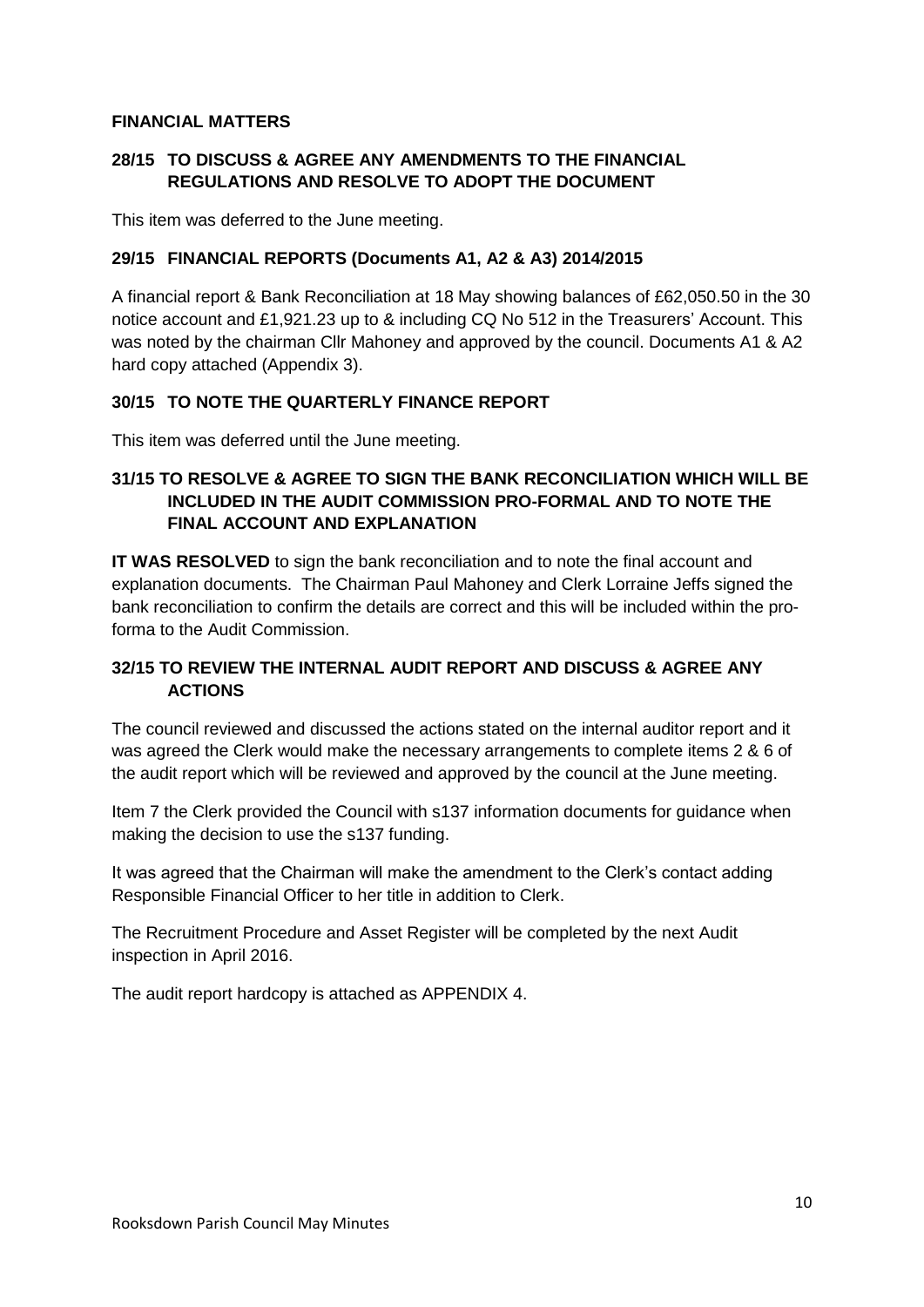The following payments are for approval at the **18 MAY** RPC meeting:

| <b>CQ No</b>                                | <b>PAYEE</b>              | <b>SERVICE</b>                            | <b>AMOUNT</b> |  |  |
|---------------------------------------------|---------------------------|-------------------------------------------|---------------|--|--|
|                                             | <b>VOID</b>               |                                           |               |  |  |
| 511                                         | <b>Broker Network Ltd</b> | Parish Insurance 15/16                    | £0.00         |  |  |
| <b>CHEQUE(S) SIGNED INBETWEEN MEETING'S</b> |                           |                                           |               |  |  |
| <b>NONE</b>                                 |                           |                                           |               |  |  |
|                                             |                           |                                           |               |  |  |
| <b>CHEQUE(S)</b>                            |                           |                                           |               |  |  |
| 505                                         | Lorraine Jeffs            | Salary, Overtime & Expenses               | £711.52       |  |  |
| 506                                         | <b>SLCC</b>               | <b>Charles Arnold Baker Ninth Edition</b> | £69.00        |  |  |
| 507                                         | John Murray               | <b>Internal Auditor</b>                   | £125.00       |  |  |
| 508                                         | <b>Hants Pension Fund</b> | May Contribution                          | £146.71       |  |  |
| 509                                         | <b>HMRC</b>               | <b>May Contribution</b>                   | £18.91        |  |  |
| 510                                         | Ron Darley                | May Salary & Travel Expenses              | £69.68        |  |  |
| 512                                         | <b>Broker Network Ltd</b> | Parish Insurance                          | £487.34       |  |  |
|                                             |                           | <b>TOTAL:</b>                             | £1,628.16     |  |  |

# **DATE & VENUE OF THE NEXT MEETING**

The next Rooksdown Parish Council meeting will be held on 22 June 2015 at the Community Centre.

**There being no further business the meeting adjourned at 11.00**

Signed..................................................... Date...................................................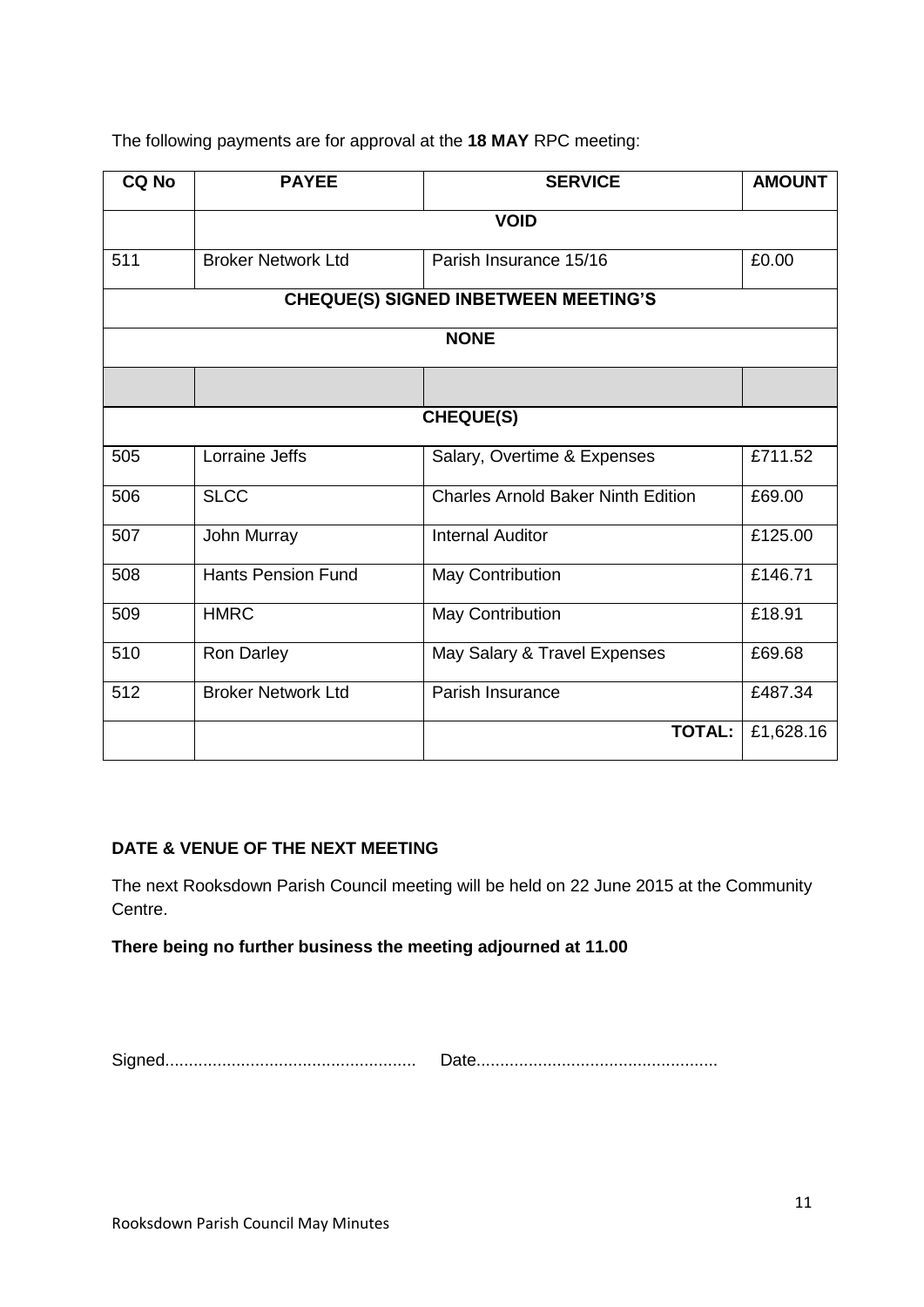#### **APPENDIX 1**

#### **Report from Stephen Reid for Rooksdown Parish Council May 2015**

#### **Thank you and welcome**

I would like to put on record my thanks to Karen Cherrett for her service as Rooksdown's Borough Councillor and congratulate Simon Bound who has been elected in her place.

#### **Traffic calming / Lodge Junction / The Avenue**

It is now possible to get down the Avenue again, so I hope the worst of the morning congestion problems in Rooksdown are now over. I have driven the length of the Avenue: still not the smoothest surface I have ever encountered but much better than before.

I am looking forward to receiving a start date for the Lodge Junction improvements, which are the next stage of the anti-rat-running strategy.

#### **Aldermaston Road Triangle**

No update this time but left on the report as a place-holder.

#### **Rooksdown School**

Building works continues, with the cladding now clearly in place.

The admissions problem, where about 12 families were told 'yes' and then 'no' appears to have quietened: I haven't had any contacts since the first flurry some weeks ago. A disappointing incident given the positive expectations from the school.

I enquired about making the school two form entry and, as expected, was told 'no'. The main problem is that it would have caused a surplus of places in the area and potentially could have unbalanced admissions for many schools in the vicinity.

#### **Road Adoptions**

I note that, under pressure from the Parish Council, there seems to be a concerted effort on the part of the developers to complete the works necessary to allow adoptions to proceed.

#### **Local Plan**

The Borough Council met on 26 March and adopted (for consultation) the revised local plan which includes extra homes recommended by the Inspector. Those extra homes will go almost entirely to the south west of Basingstoke: opposite the golf club and more on the southern part of Manydown.

#### **Superfast Broadband**

I reiterate what BT told me in February: the upgrade will take place 'within a year'. I understand that moves are afoot across the A340, in Somerville Gardens, to get fast broadband there as well.

#### **Build quality**

In my casework I am picking up a lot of comments about build quality on homes in the Rooksdown area. I would be interested in receiving evidence of issues that might, at the moment, be 'bubbling under'. I am coming to the conclusion that a change is needed in the regulation of the industry.

#### **A340 roundabout casualty reduction scheme**

HCC plans to 're-texture' the A340 approach to the Aldermaston Roundabout with the aim of reducing the number of accidents currently occurring there. Work will be carried out at night from  $28<sup>th</sup>$  May. One night, possibly two required.

Stephen Reid, May 2015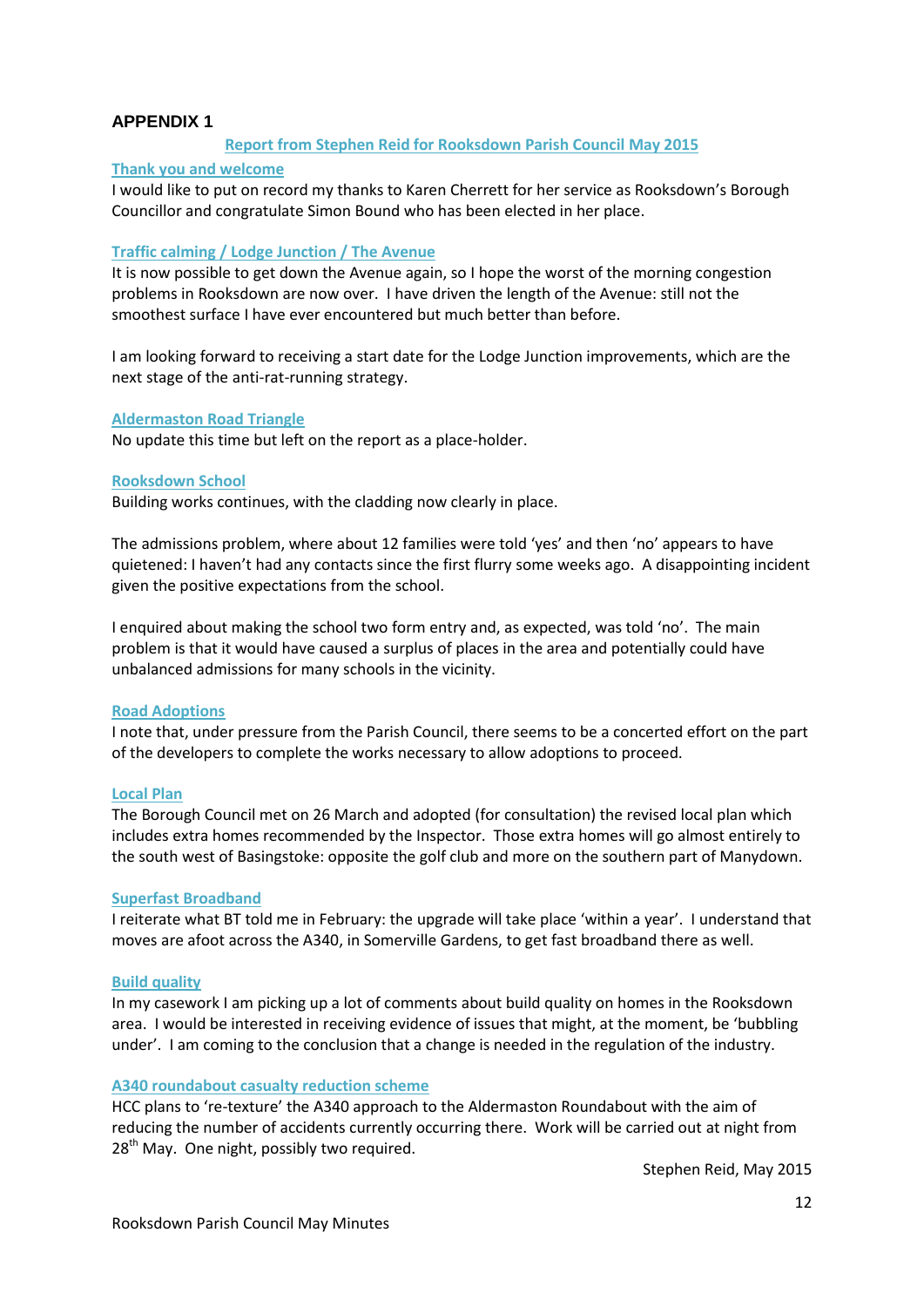# **APPENDIX 2 Community Safety Patrol Team- update for Rooksdown Parish Council**

# **May 2015**

*As a Community Safety Patrol Officer (CSPO) we identify and tackle local issues, reduce crime, prevent antisocial behavior and deal with environmental crimes, to make residents feel safer and happier about their neighborhood. we work in close partnership with other agencies such as the Police, housing associations, fire service etc as well as local community groups.* 

*we work on a shift pattern basis between 10am-9pm (Mon-Thurs), 1pm-midnight (Fri & Sat) and midday-9pm (Sundays)*

### General

Our CSPO Campaign dealing with litter at the Leisure Park Is drawing to a close and regular patrols have ceased, myself and CSPO David Mason (073) along with our colleges will continue to monitor the situation over the coming months. The targeted campaign has now been ran for 5 weeks. A summary of the campaign can be soon below:

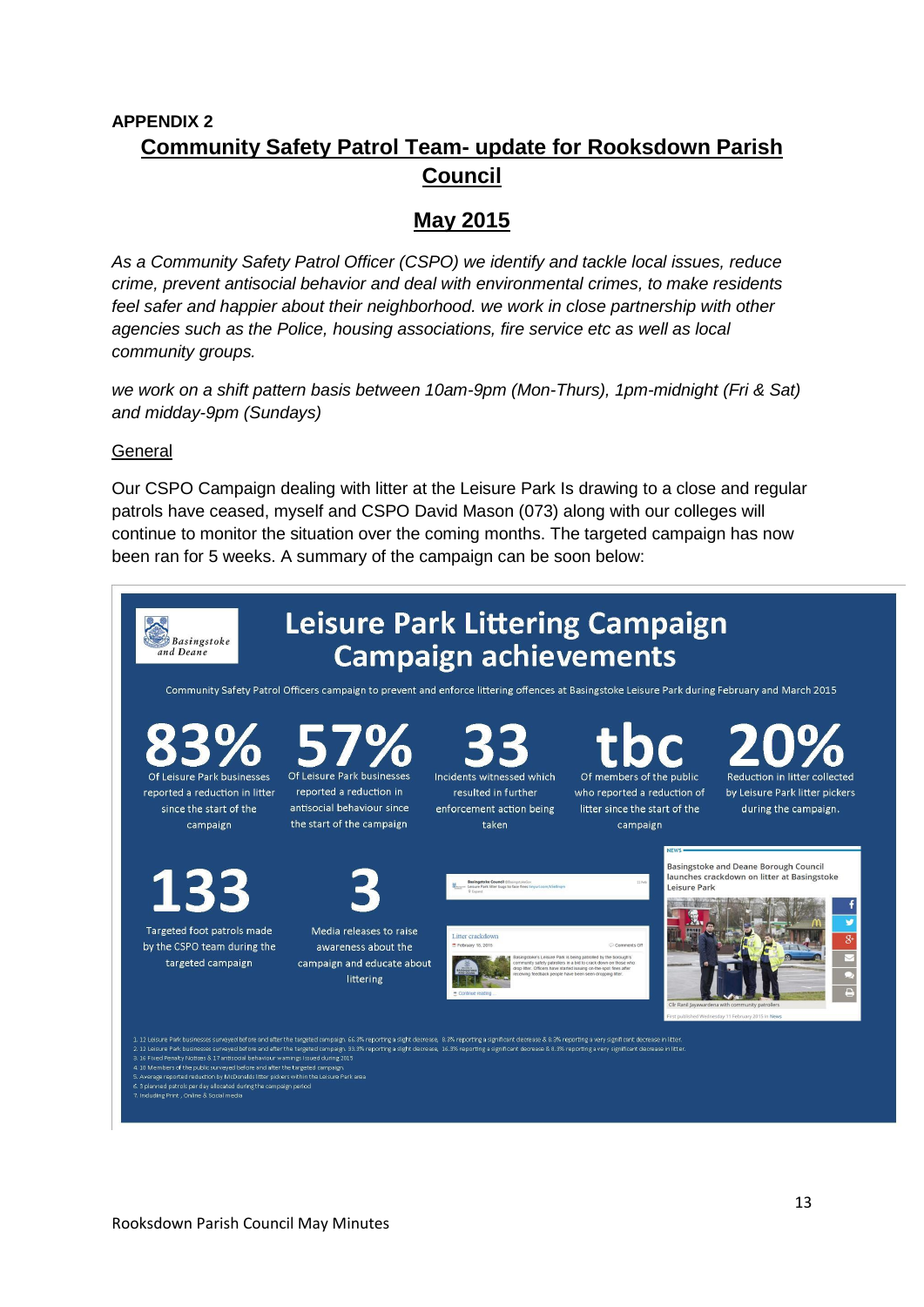NHW Update: We have now recruited a potential Neighbourhood watch coordinator in Canadian way and we are awaiting relevant police checks to be completed.

#### Incidents of note

- There have been no reported incidents from the pavilions since the last update.
- Co-Op littering No offences have been witnessed since the last update
- The Old Hall We were receiving a lot of reports of young people gaining access to the Taylor Wimpey site, However through working with Basingstoke and Deane empty property officer, SNT and Taylor Wimpey we have managed to ensure it is secure.

Regards,

CSPO David Mason (073) & CSPO Martin Lee (077)



Tel- 01256 844844

Email- cspo@basingstoke.gov.uk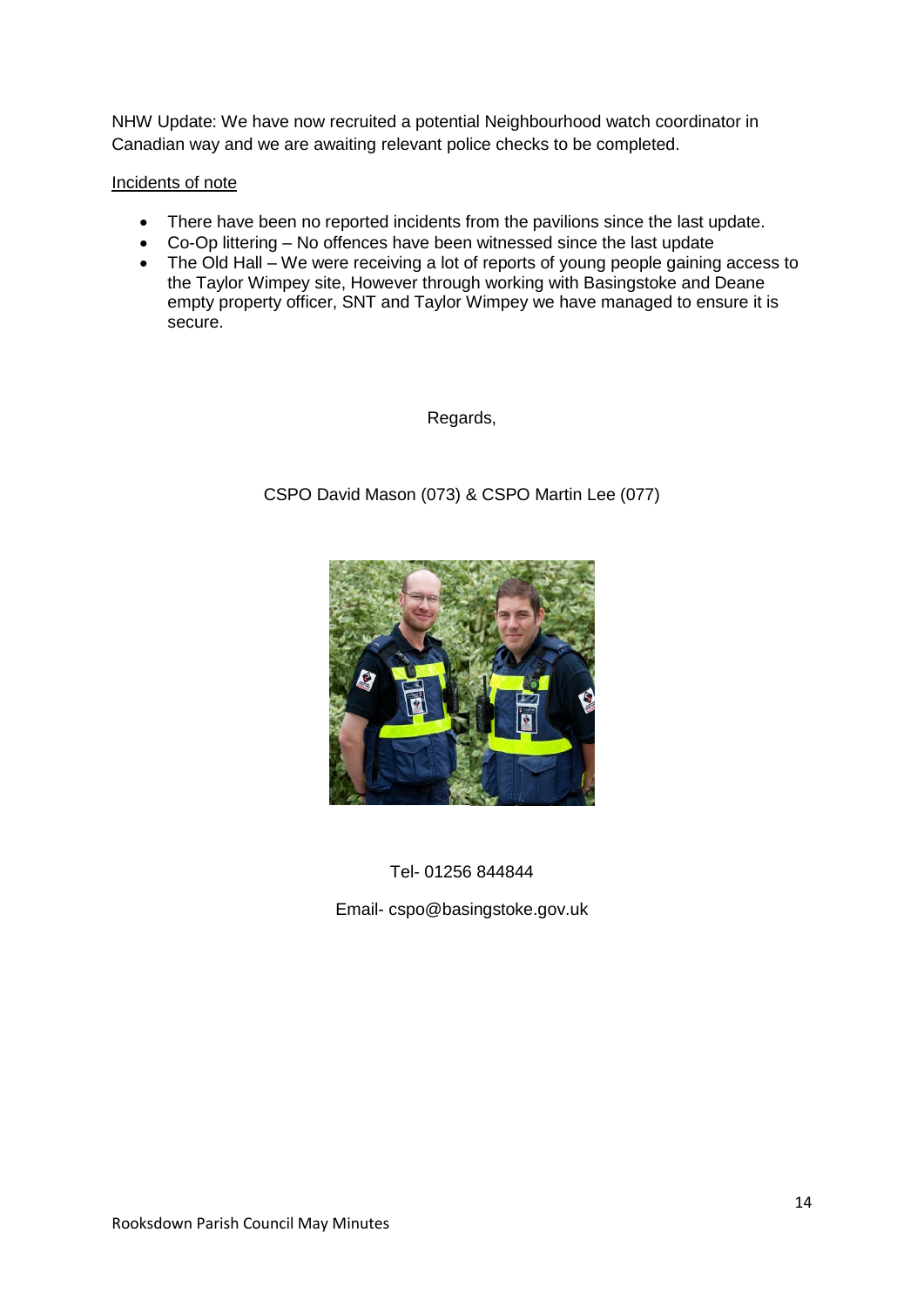# **APPENDIX 4 (Electronic Version of the End of Year Internal Audit Report)**

27 April 2015.

Dear Lorraine,

#### **Rooksdown Parish Council -**

#### **Accounts for the year ended 31 March 2015 "Internal Audit"**

It was good meeting with you today – I am sure you will settle into the role quickly. Ron and I are there to help and guide you.

I have now completed the "Internal Audit" of your Parish Council Accounts for the year ended 31 March 2015. I have carried out the Internal Audit following the guidelines as documented in the NALC/SLCC Book "Governance and Accountability in Local Councils in England and Wales - A Practitioners' Guide". In particular the Internal Audit has been carried out using "an approach to internal audit testing" contained in Appendix 9 of the 2014 Guide.

The following points arose during the Audit:-

- 1. You are aware that Parish Councils can now use electronic banking for their transactions subject to a number of safeguards. Once you have in place your revised Financial Regulations you intend using this method of payment. Please ensure that you Cash Book Analysis is fully documented.
- 2. Minutes I am a little concerned that there are some sets of Minutes are neither signed nor properly signed. (For example – 2 June, 16 June, and 27 October). This needs to be rectified.
- 3. Contract of Employment. Your Contract does not appear to contain reference to your role as Responsible Financial Officer (nor does the Minute of your Appointment. This needs to be rectified urgently
- 4. I would like to see a copy of your Asset Register please
- 5. I would also like to see a copy of your Insurance documentation please
- 6. There are a copy of payments in April 2014 which appear to be incorrectly minutes cheques 406 and 407.
- 7. We discussed the major use by the Council of s.137 (free resource). You must not use s.137 as the first port of call rather the last if you have no other powers. For example your grants to the Community Centre need further investigation – you do have powers to make grants etc towards buildings and refurbishments (see Arnold Baker around page 274 - 276. (it is vital that you have the latest edition as you cannot give the Council up-to-date advice with an outof-date edition. The current edition is the  $9<sup>th</sup>$ .

-Page 1-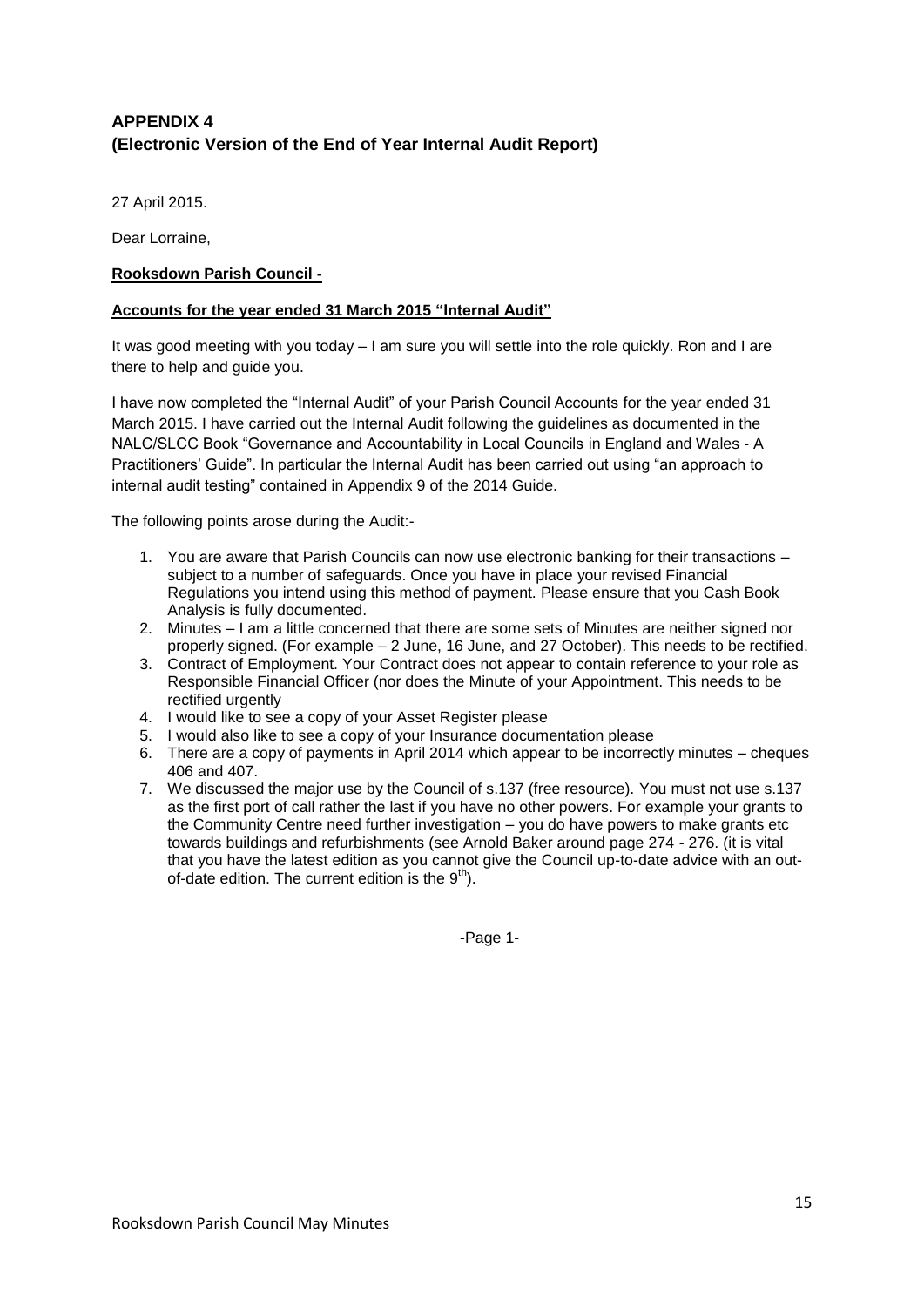- 8. We discussed Recruitment Procedures again this time I also discussed it last year with Ron. I think it would be advisable for the Council to have a simple procedure covering the following points (subject to the usual exclusions for declarable interests):
	- Vacancy declared
	- Check Job Description is up-to-date
	- Decide where to advertise and who prepares the advertisement
	- Who receives Applications and Closing Date
	- Who prepares short-list
	- Who forms Interview Panel
	- Who informs successful Candidate with an offer subject to references
	- Who obtains references
	- Who sends the Final Offer

I have noted that the Audit Commission Pro-forma (with details of the Variations and Bank Reconciliation you will be sending off with this) have been adopted by the Parish Council and signed by the Chairman and the Clerk Will you please provide me with a copy of the Pro-forma - Schedules 1, 2 and 4 before they are sent off and Schedule 3 when returned signed by the Audit Commission. Will you also provide me with copies of the Bank Reconciliation, the Explanation of Variances and also a copy of your full set of Accounts? Please ensure that the adoption of the Accounts and the Audit Commission Pro-forma are minuted at the appropriate times - in particular Section 1 and Section 2 of the Pro-forma need to be specifically mentioned within the Minutes and this approval must be by **Full Council** and not by Committee. The receipt of this letter and any action taken on it should also be recorded within the Minutes. Please ensure (and I am sure you will) that the Form is fully completed (including filling in the boxes for the name of the Parish Council) otherwise it may be returned by the External Auditor

If the Council wishes to discuss any of these points - or any other matter - now or in the future I would be more than happy so to do. Obviously, if the query can be cleared quickly by a 'phone call, then there would be no further charge. If, however, the matter requires some research on my part and/or would take time to resolve then I would have to charge and I would agree this with you beforehand so that there was no misunderstanding.

I enclose my Invoice for the work done so far which is line with our discussions this morning.

Yours sincerely,

John K. Murray Mrs. L. Jeffs Clerk to Rooksdown Parish Council Rooksdown Community Centre Park Prewett Road Rooksdown Basingstoke, RG24 9XA

-Page 2-